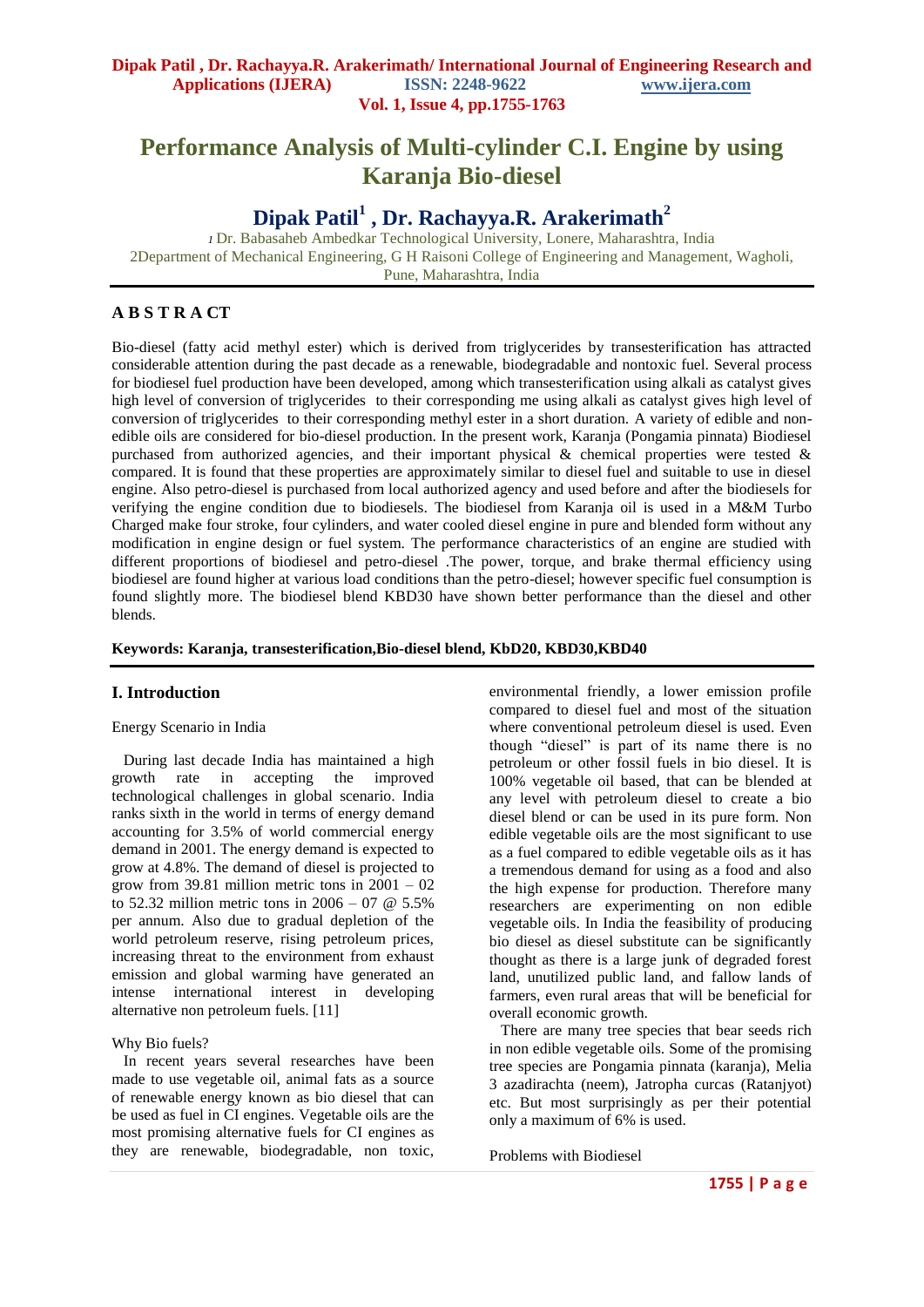Major problems encountered with vegetable oil as bio diesel used in CI engine are its low volatility and high viscosity due to long chain structure. The common problems faced are excessive pumping power, improper combustion and poor atomization of fuel particles. The conversion of the vegetable oil as a CI engine fuel can be done any of the four methods; pyrolysis, micro emulsification, dilution/blending and transesterification.

Preparation of laboratory samples of esterified karanja oil (bio diesel):



Fig.1.1 Preparation of laboratory samples of esterified karanja oil (bio diesel)

Relative Density: known as the specific gravity refers to the ratio of the density of a fuel to the density of water at same temperature. With it other properties could be judged. The density of the fuels was measured by means of a capillary stopper relative density bottle of 20ml capacity.

Flash and Fire point: Flash point is the lowest temperature corrected to a standard atmospheric condition at which application of a test flame causes the vapour of a specimen to ignite under specified conditions of test. Fire point is the lowest temperature at which a specimen will sustain burning for 5 seconds. These two parameters have great importance while determining the fire hazard (temperature at which fuel will give off inflammable vapour). Flash point and fire point of the samples were measured by Cleveland open Cup Tester (followed by the specifications IP 36, ASTM D92, IS: 1448).

Cloud and Pour point: Cloud point is that temperature, expressed as a multiple of 10C, at which a cloud or haze of wax crystals appears at the bottom of the test jar when the oil is cooled under the prescribed conditions. Pour point is the lowest temperature, expressed as multiple of 30C at which the oil is observed to flow when cooled and examined under prescribed conditions.

These two temperatures are of great importance in knowing the behaviour of fuels in a cold weather. These properties are determined by standard

instrument for measuring cloud and pour point apparatus followed by IP15.

Calorific value: Calorific value of a fuel is the thermal energy released per unit quantity of fuel when the fuel is burned completely and the products of combustion are cooled back to the initial temperature of the combustible mixture. It measures the energy content in a fuel. This is an important property of the bio diesels that determines the suitability of the material as alternative to diesel fuels. The heating value of the prepared bio diesel was determined with the help of Bomb Calorimeter (followed by the specification IP 12 and ASTM D4809). A known amount of fuel was burnt in a bomb and the temperature difference was noted down. The effective heat capacity (water equivalent) of the system was also determined using the same procedure with dry and pure benzoic acid (6324calories/gm or 26460J/kg).

Viscosity measurements: The resistance to flow exhibited by fuel blends is expressed in various units of viscosity. It is a major factor of consequence in exhibiting their suitability for the mass transfer and metering requirements of engine operation. Higher the viscosity results low volatility and poor atomization of oil during injection in CI engine, that results in incomplete combustion and ultimately carbon deposits on injector nozzle as well as in the combustion chamber. The viscosities of Karanja oil as well as derived bio diesel are measured by Red Wood Viscometer (As per IP70) and a comparative study is made at different temperature. Different temperature dependent viscosities are shown in table 1.

|     | Karanja oil   |           | Derived bio diesel |           |
|-----|---------------|-----------|--------------------|-----------|
| SI  | Temp          | Viscosity | Temp               | Viscosity |
| No. | $(^{\circ}C)$ | (cSt)     | $(^{\circ}C)$      | (cSt)     |
| 01  | 30            | 29.65     | 30                 | 8.73      |
| 02  | 45            | 17.34     | 45                 | 7.44      |
| 03  | 60            | 14.62     | 60                 | 5.97      |
| 04  | 75            | 11.74     | 75                 | 5.34      |
| 05  | 90            | 10.63     | 90                 | 4.62      |

Table 1 Temperature vs. Viscosity

Objectives of Project:

Keeping in mind the benefits of biodiesel and so the consequential importance renewable in the near future, the work was undertaken with following specific objectives:

1. To conduct short term field test on C.I. engine.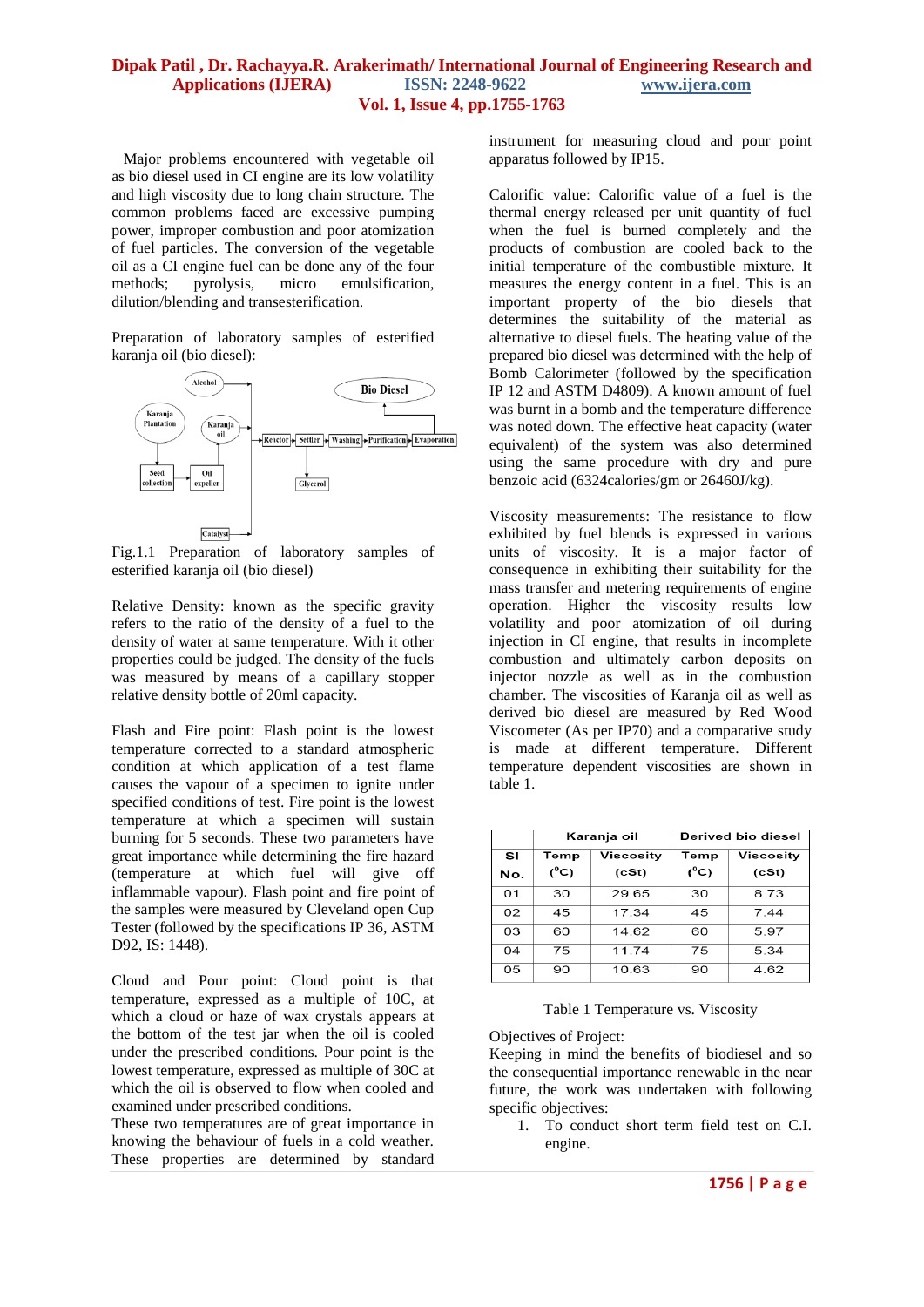2. To study performance of C.I. engine with biodiesel produced from Karanja oil

In the present work, karanja biodiesel purchased from Mint-bio fuels ltd., Pirangut Pune. And their physio-chemical combustion properties were provided by same company. And then used for performance analysis in "4-stroke 4-cylinder water cooled diesel engine."

2. Karanja oil and its properties [13]

Karanja (Pongamia Pinnata) is one of the forestbased tree-borne non-edible oil with a production potential of 135,000 metric tons per year in India. It is one of the few nitrogen fixing trees (NFTs), which produce seeds containing 30–40% oil. The Karanja tree is cultivated for two purposes: (1) as an ornamental tree in gardens and along avenues and roadsides, for its fragrant Wisteria-like flowers and (2) as a host plant for lace insects. This species is commonly called pongam, Karanja, Pongamia, or a derivation of thesenames. Karanja is a medium sized fast-growing evergreen tree (Fig. 2), which reaches 40 feet in height and spread, forming a broad, spreading canopy casting moderate shade. Flowers are pink, light purple, or white. Pods are elliptical, 3– 6 cm long and 2–3 cm wide, thick walled, and usually contain a single seed (Fig. 3). Seeds are 10–20 mm long, fig oblong and lightbrown in color. Native to humid and subtropical environments, Karanja thrives in areas having an annual rainfall ranging from500 to 2500 mm. In its natural habitat, the maximum temperature ranges of maximum from 27 to 38<sup>0</sup>C and minimum  $1-\overline{16}^0$  C. Mature trees can withstand water logging and slight frost. This species grows up to elevations of 1200 m. It can grow on most soil types ranging from stony to sandy to clayey, including Verticals. It does not do well on dry sands. It is highly tolerant of salinity. It is commonly found along waterways or seashores, with its roots in fresh or salt water. Highest growth rates are observed on well-drained soils with assured moisture. Air-dried Karanja kernels have typically 19.0% moisture, 27.5% fatty oil, 17.4% protein, 6.6% starch, 7.3% crude fiber, and 2.4% ash. Fatty acid composition and structure of Karanja oil is given in Table 2. A single tree is said to yield 9–90 kg seed per year, indicating a yield potential of 900–9000 kg seed/ha. A thick yellow–orange to brown, bitter, non-drying, nonedible oil is extracted from seeds. Yields of 25% (v/v) are possible using a mechanical expeller. It is typically used for tanning leather, soap, and as illuminating oil. The oil has a high content of triglycerides, and its disagreeable taste and odor are due to bitter falconoid constituents such as pongamiin and karanjin. The oil is also used as a lubricant, water-paint binder, and pesticide. The oil has also been tried as fuel in diesel engines,

showing a good thermal efficiency. The objective of this paper is to investigate the performance and exhaust emission characteristics of a single cylinder diesel engine fuelled with Karanja oil (K100) and its blends K10, K20, K50 and K75 with and without preheating using a novel exhaust gas heat exchanger specially designed for this purpose.



Fig. 2. Karanja tree.



Fig. 3. Karanja seed [26].

| Table 2 Fatty acid composition of Karanja oil |      |                                                |                                  |  |
|-----------------------------------------------|------|------------------------------------------------|----------------------------------|--|
| Fatty acid                                    |      |                                                | Structure Formula Percentage (%) |  |
|                                               |      |                                                |                                  |  |
| Palmitic acid                                 | 16:0 | C <sub>16</sub> H <sub>32</sub> O <sub>2</sub> | $3.7 - 7.9$                      |  |
| Stearic acid                                  | 18:0 | C18H36O2                                       | $2.4 - 8.9$                      |  |
| Oleic acid                                    | 18:1 | C18H34O2                                       | $44.5 - 71.3$                    |  |
| Linoleic acid                                 | 18:2 | C18H32O2                                       | $10.8 - 18.3$                    |  |
| Lignoceric                                    | 24:0 | C24H48O2                                       | $1.1 - 3.5$                      |  |
| Archidic                                      |      |                                                | $2.2 - 4.7$                      |  |
| <b>Behenic</b>                                |      |                                                | $4.2 - 5.3$                      |  |
| Eicosenoic                                    |      |                                                | $9.5 - 12.4$                     |  |
|                                               |      |                                                |                                  |  |

3. Experimental setup

**Introduction [14]**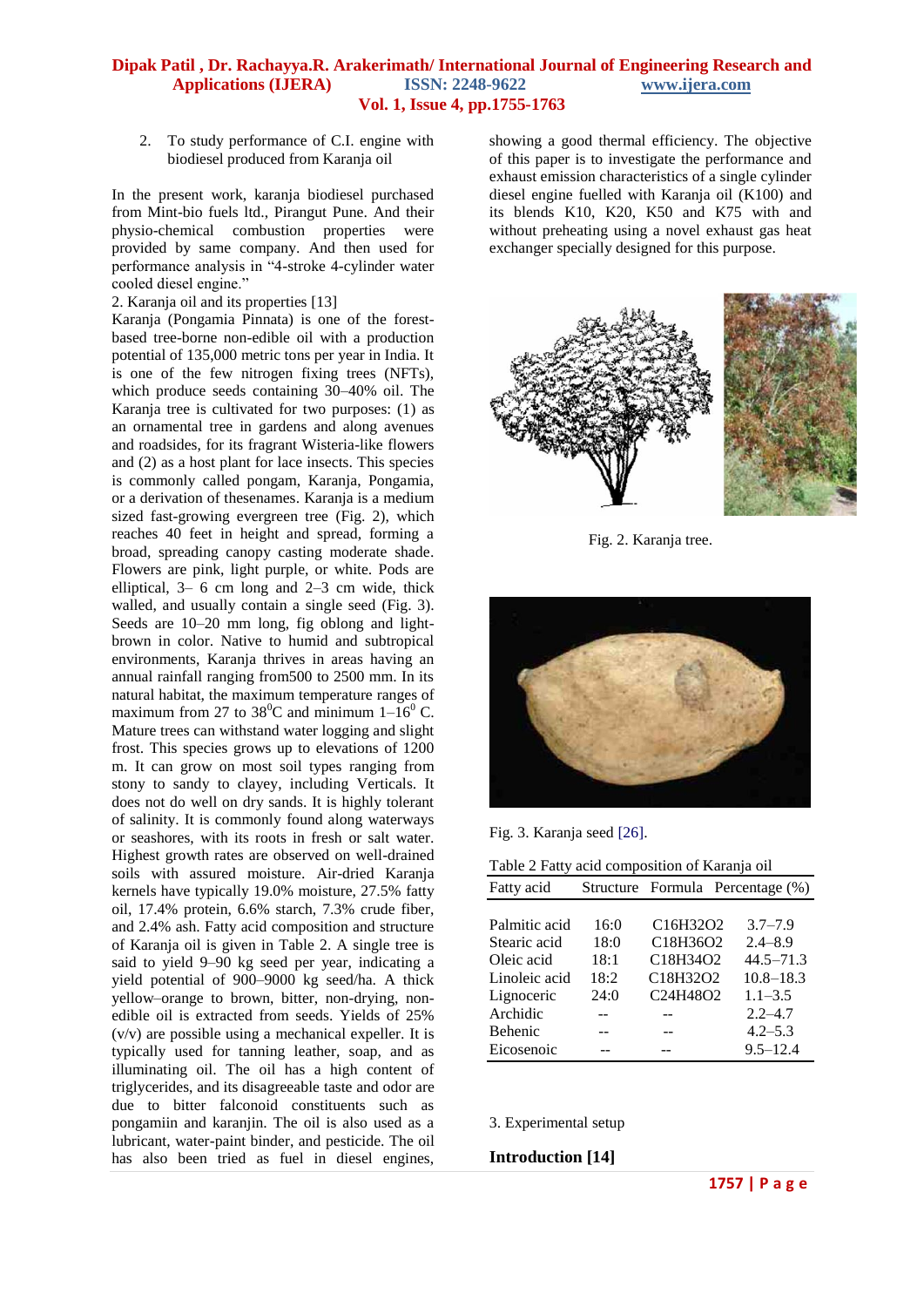Study of Engine Performance has been an important process since the evolution of the engines. In the very early stages, only the external performance was studied with help of loading with a Dynamometer and measuring the parameters like Torque, Output power, Specific Fuel Consumption etc as the world progressed further, the necessity of refinement of engine design leaded to study the combustion events occurring inside the cylinder head. For this, in the earlier research, Mechanical Spring and piston type recorders were used. But, these had certain disadvantages like effects of spring stiffness etc. Further, with the advent of Piezo electric crystals, the Piezo Sensors have started been used with the amplification systems. Earlier the data was displayed on a Cathode Ray Oscilloscope, further recorded on Strip chart recorders and then analyzed separately. Now with help of Data Acquisition devices and using a PC, we can get this work done quite accurately. ATE has developed the Computerized IC engine Test Rigs with an intent not only to give the students how the testing is done and data is acquired, but to give them a more clear idea about the real time combustion by developing the combustion analysis system with Updates of the Pressure-Crank angle and Pressure Volume Curves every cycle. Along with that, one can get all other data like Heat Balance Sheet, Thermal efficiencies, BSFC, ISFC, Mech. Efficiency, Air-fuel ratio etc. Further the test rig is designed such that, if regular testing is to be carried out without using the Data Acquisition, it is possible to do that.

Components of the Computerized Test Rig

A Computerized Engine Test Rig consists of the following systems.

1) Dynamometer – Eddy Current type with computerized torque measuring

2) Engine fitted with a Piezo sensor for Pressure measurement

3) Connection between Dynamometer and Engine

4) Computerized Air Flow measurement system

- 5) Computerized Fuel Flow measurement system
- 6) Computerized Water Flow measurement system

7) Exhaust Gas Calorimeter with Computerized Temperature measurement system.

Dynamometer

A. Operating Principle

1. The operating principle of Eddy Current Dynamometer is that of Induced emf in a disc of conducting material rotating along its Axis between the poles of a fixed magnet.

2. The magnetic lines of force pass from one pole to the other through the disc and when the disc rotates, the lines of force is cut and an induced ELECTROMOTIVE FORCE (emf) is generated in the disc in radial direction.

3. The induced emf causes currents, known as Eddy Currents. These Eddy Currents interact with the original lines of force across the pole so as to oppose the motion of the disc as if a brake has been applied to it.

B. Construction

An Eddy Current Dynamometer consists of the following systems.

1) Basic power absorption system.

2) Torque weighing mechanism.

Engine Specification

| o<br>Sr.       | Particulars              | Specification |  |
|----------------|--------------------------|---------------|--|
| No.            |                          |               |  |
| 1              | Model                    | MDI 3200 TCA  |  |
| $\overline{2}$ | Make                     | M&M           |  |
| 3              | Power (kW)               | 27.6 KW       |  |
| $\overline{4}$ | Speed (rpm)              | 5000 RPM      |  |
| 5              | Cylinder Bore (mm)       | 88.9          |  |
| 6              | Stroke Length (mm)       | 101.6         |  |
| 7              | Connecting<br>Rod        | 177.8         |  |
|                | Length (mm)              |               |  |
| 8              | <b>Cubic Capacity</b>    | 2523 C.C.     |  |
| 9              | <b>Compression Ratio</b> | 18.1:1        |  |
| 10             | No. of Strokes           | 4             |  |
| 11             | No of Cylinders          | 4             |  |
| 12             | Cooling                  | Water cooled  |  |
| 13             | Fuel                     | Diesel        |  |

Table 3, Engine specifications

Piezo Pressure Transducer

It is Kistler Make – model 6613CQ09.

Connection between Dynamometer & Engine

1. The Dynamometer and Engine are connected by means of a Cardan Shaft having Universal Joints at both ends and Splined shaft for facilitating the movement along the axis of shaft.

2. A MS Fabricated Guard is provided to reduce the Impact in case of Failure of the shaft during the testing.

Computerized Air Flow Measurement system

- 1. For Air Flow measurement, the principle of Pressure Drop across a thin edged Orifice plate
- 2. It consists of a MS Fabricated Air box with an Orifice Plate Assembly at one end and a rubber diaphragm for compensating the effect the pressure drop inside the box.
- 3. The Air box is designed to damp the air pulsations due to cylinder suction etc
- 4. The output is tapped across the orifice and given to U Tube manometer. The Pressure drop in mm of Water Column can be measured and futher used in Air Flow calculations.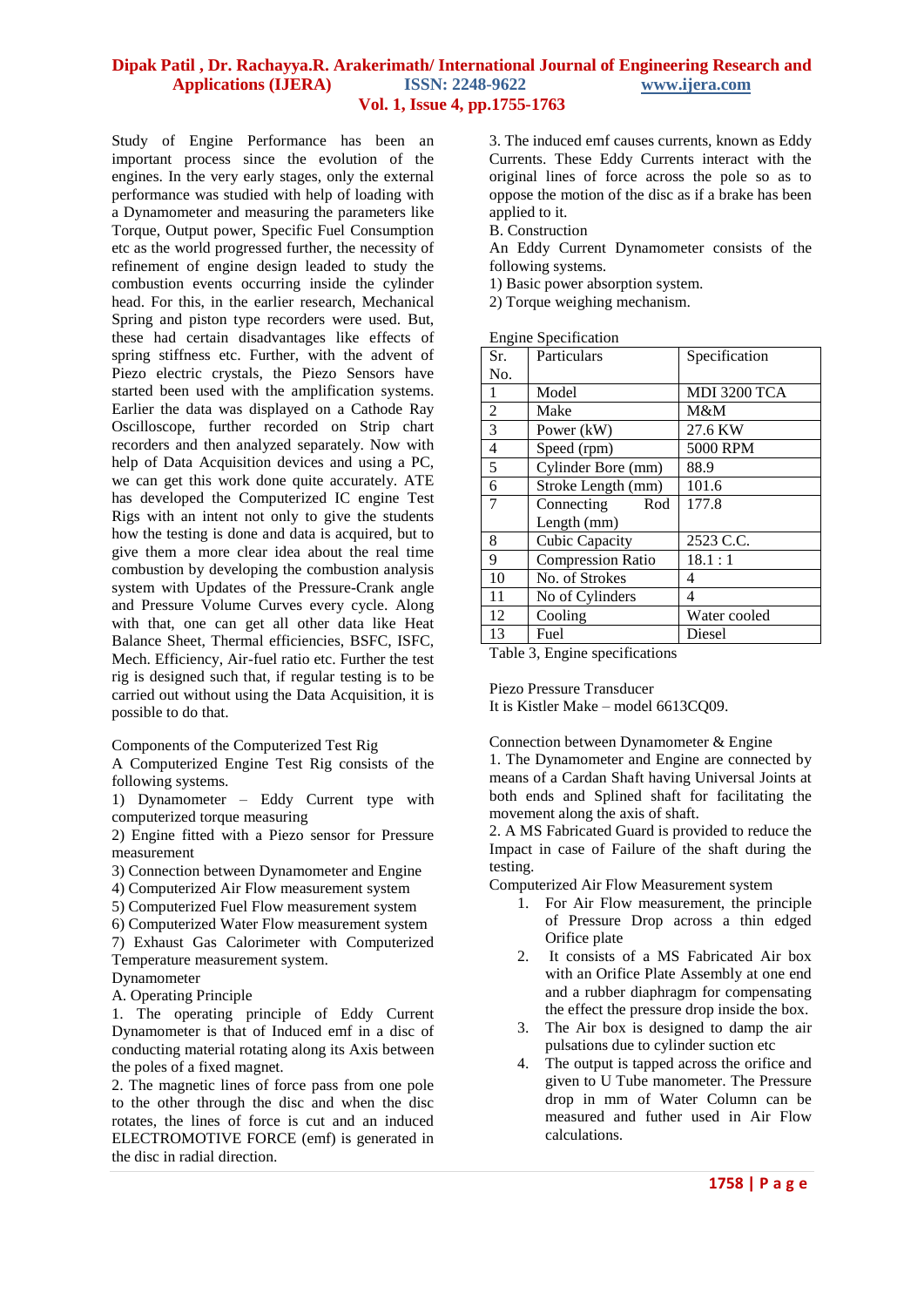- 5. One Branch of this Air pressure tap is given to Low Pressure measurement side of a Differential pressure transmitter which can accurately amplify the signal.
- 6. The DP transmitter has 4 to 20 mA output corresponding to  $0 - 250$  mm of water column
- 7. The manometer pressure drop is read our at the Universal Input Scanner –channel number 7

Computerized Fuel Flow Measurement system

- 1. For Fuel Flow measurement, Time required for Fuel Consumption between two marking of a 25 CC pipette is measured.
- 2. It consists of a MS Fabricated box in which a pipette is fitted with Infra Red Sensor pair mounted on the tube.
- 3. A Signal Conditioner card conditions the Signal to produce a Digital Output when the

Fuel Level crosses the sensor level.

4. The signal is interfaced with the Data Acquisition Card fitted in the PC to get the time between the events.

Computerized Water Flow Measurement system

- 1. For Water Flow measurement, a Wheel Flow meter is used. The Flow meter produces a 4 to 20 mA Signal Corresponding to  $0 - 1000$  LHP water flow rate.
- 2. The water flow rate is read our at the Universal Input Scanner – Channel No. 8
- 3. The Flow rate is same for the Calorimeter as well as engine
- 4. The flow rate should be adjusted to approx 300 to 500 LPH so as to maintain Engine Water Outlet Temperature to 60 to 80 degree Centigrade

Exhaust Gas calorimeter system

- 1. This is used to deriving the Mg x CPgw value for Gases of Combustion which are delivered through the exhaust.
- 2. The calorimeter is a Cross Flow, Tube in Shell type Heat Exchanger.
- 3. The Exhaust Gases flow through the pipes and water flowing through the jacket cools the gases.
- 4. Knowing the Calorific value of water, flow rate of water and the Gas and water temperatures at inlet and outlet of calorimeter, the Mg x CPg value for Gases can be calculated.

Universal Input Scanner UniSCAN Nx

 This is provided for measurement of the following parameters

| rono wing parameters |          |                       |  |  |  |
|----------------------|----------|-----------------------|--|--|--|
| Measured             | Channel  | Type of sensors       |  |  |  |
| parameters           | of<br>no |                       |  |  |  |
|                      | scanner  |                       |  |  |  |
| Water inlet to       | 1        | <b>RTD</b>            |  |  |  |
| calorimeter          |          |                       |  |  |  |
| Water outlet         | 2        | <b>RTD</b>            |  |  |  |
| from                 |          |                       |  |  |  |
| Calorimeter          |          |                       |  |  |  |
| Water inlet to       | 2        | <b>RTD</b>            |  |  |  |
| engine               |          |                       |  |  |  |
| Water outlet         | 3        | <b>RTD</b>            |  |  |  |
| from engine          |          |                       |  |  |  |
| Exhaust Gas          | 4        | $Cr-Al$               |  |  |  |
| inlet<br>to          |          | Thermocouple          |  |  |  |
| calorimeter          |          |                       |  |  |  |
| Exhaust Gas          | 6        | $Cr-Al$               |  |  |  |
| outlet from          |          | Thermocouple          |  |  |  |
| Engine               |          |                       |  |  |  |
| Pressure<br>Drop     | 7        | <b>DP</b> Transmitter |  |  |  |
| the<br>Across        |          |                       |  |  |  |
| Manometer            |          |                       |  |  |  |
| Water Flow           | 8        | Wheel<br>Flow         |  |  |  |
| Rate through         |          | Transmitter           |  |  |  |
| Calorimeter          |          |                       |  |  |  |

Table 4 Universal Input Scanner UniSCAN Nx **Parameters** 

Engine Combustion Analysis Software

The manual guides the user in Installing, operating and troubleshooting of EPA Software. The software works with NI 6221 Card provided with the System only. This software communicates with various systems of test rig and collects the data, displays and saves data, & generates reports as and when required.

#### **Procedure**

- 1. Before staring the test, prepare a loading cycle.
- 2. Start the Engine after completing primary checks mentioned in manual for test rig. Run it for approx. 8 to 10 minutes at idling speed for warming up the components of the engine.
- 3. Observe that various parameters like temperatures, water flow rate etc. are indicated in the Display tab.
- 4. Select Load1 in the combo box.
- 5. Apply desired load by using the Dynamometer Load Control. Also use the Throttle actuator to attain desired speed. Allow some time (typically 5 minutes) for the engine to achieve steady state condition on Load.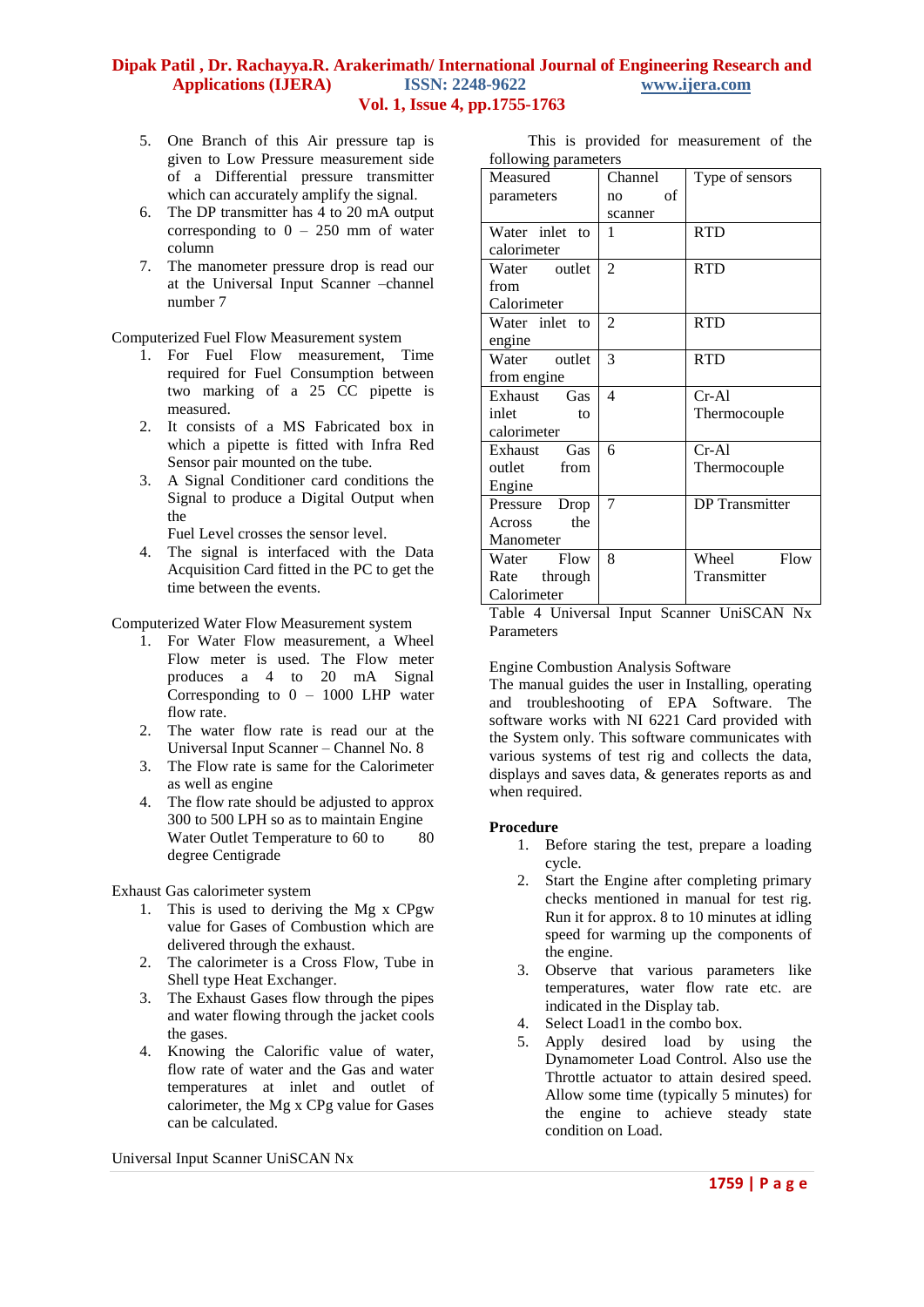# **Dipak Patil , Dr. Rachayya.R. Arakerimath/Intern** Applications (IJERA) **ISSN: 2248 Vol. 1, Issue 4, pp.1755-1763**

- 6. Then Press FC Meter Start button. When this is pressed shut the ball valve provided before the pipette to disconnect fuel flow from fuel tank. Now fuel will flow only from pipette to the engine fuel pump. The fuel level should drop gradually. When the level crosses top sensor, FCM Top indicator will glow. When the Fuel crosses middle sensor, the FCB Bottom Indicator will glow and time will be displayed in FC Time.
- 7. When the FC Meter is ON, the slow speed data acquisition temporarily freezes and resumes after FCM Bottom Level is crossed.
- 8. After the proper FC time is noted, the other displays will come out of frozen state. Wait for a minute and then press save button.
- 9. Now observe the Table. Observe the Torque Reading saved. If it is according to the actual reading on indicator, then proceed to next set of reading. If it is ZERO, then press save button again to over-write all the readings in Load1 Column.
- 10. If steps 5 to 11 are properly completed, then select Load2 in the combo box. Repeat Steps 5 to 11 for the next desired Load as per the load cycle decided.
- 11. If steps 5 to 11 are properly completed, then select Load3 in the combo box. Repeat Steps 5 to 11 for the next desired Load as per the load cycle decided.
- 12. If steps 5 to 11 are properly completed, then select Load4 in the combo box. Repeat Steps 5 to 11 for the next desired Load as per the load cycle decided.
- 13. If steps 5 to 11 are properly completed, then select Load5 in the combo box. Repeat Steps 5 to 11 for the next desired Load as per the load cycle decided.
- 14. After all readings are acquired, press Stop button to terminate the data Acquisition.
- 15. Press Back to Return to the main screen.

Fig.4 M&M make multi-cylinder C.I. engine with computerised test Rig.





# **4. Performance analysis of Karanja Biodiesel**

Performance tests were conducted on stationary cylinders, diesel engine, by using Karanja Biodiesel and its various blends with diesel from no load to full load condition. The tests were conducted also conducted with conventional diesel fuel for comparison; Biodiesel is blended with diesel in proportion like 20%, 30%, and 40%. These blends are termed as KBD20 (20% Karanja Biodiesel + 80% diesel), KBD40 (30% Karanja Biodiesel + 70% diesel), KBD60 (40%Karanja Biodiesel + 60% diesel). Petro diesel is used before and after the Karanja Biodiesel and their blends for verifying the engine performances because biodiesel and blends. The diesel used before the Karanja is denoted as Diesel2 and after the Karanja denoted as Diesel3 for convenience.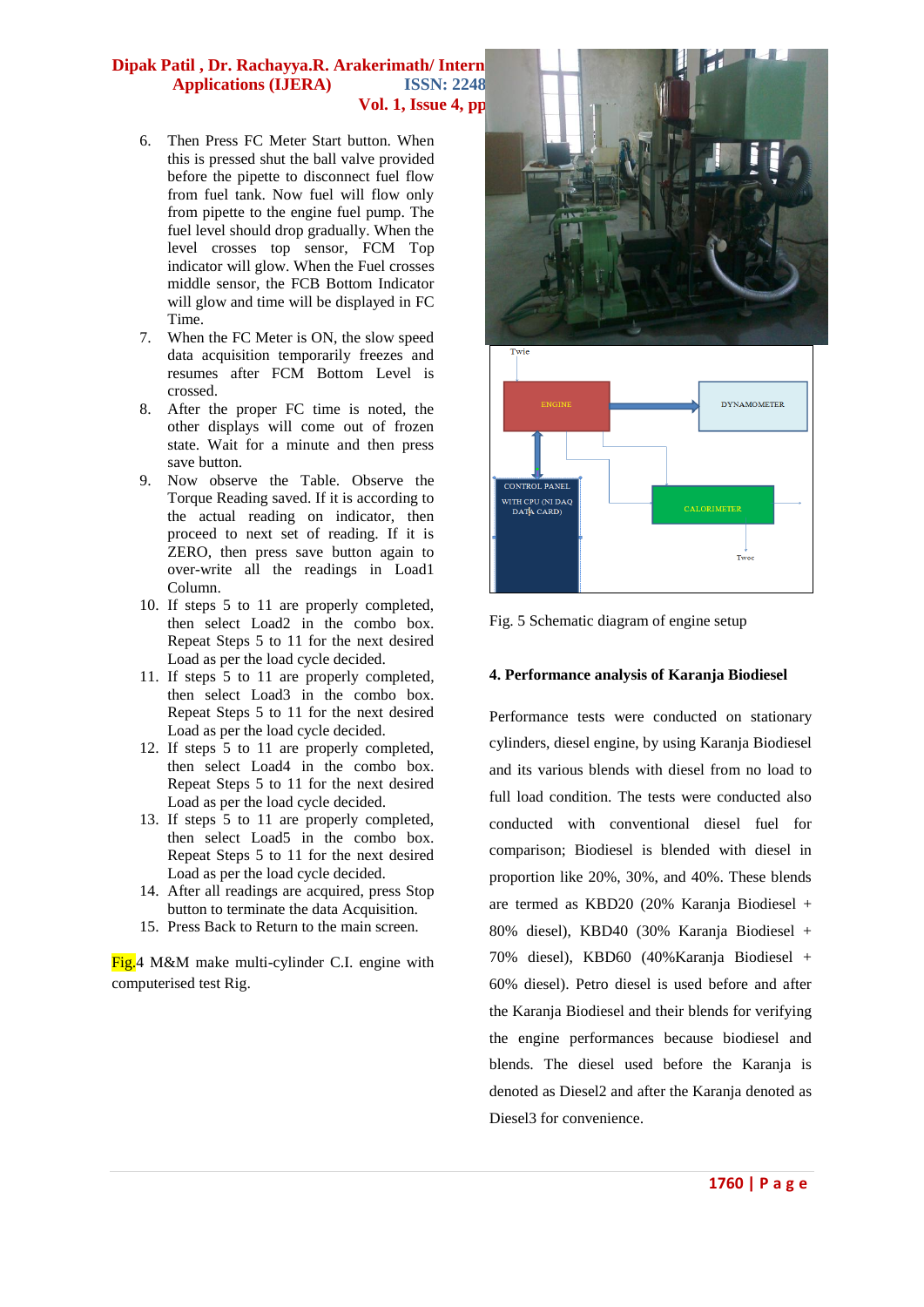Engine performance, Heat balance, Exhaust gas emission analysis using these blends and pure biodiesel have been evaluated and presented in following articles. All the performance tests were conducted in the I.C. Engine laboratory, at Vidya Pratishthan's college of engineering, Baramati, Dist: Pune.india.

#### **4.2 Engine Performance Analysis**

The performance of an internal combustion engine is mainly studied with the help of combustion and operating characteristics. These characteristics obtained by using diesel and Karanja biodiesel in 4 cylinder, 4 stroke, M&M make,

## **4.2 Engine Performance graphs**

a. Load Vs. Time for fuel consumption





#### **Fig.6 Load vs. Time for fuel consumption**

The variation of Time for SFC with Load for Karanja biodiesel and its blends and diesel fuel are shown in figure. It is an important parameter that reflects how good the engine performance is. The Time for SFC is higher for KBD20 at low load while it is lower at high load. Fuel consumption decreases with increase in load.

#### **b. Load Vs. B.P.**



Mechanical Efficiency (%)

Mechanical Efficiency (%)



#### Fig. 7 Load Vs.B.P.

The variation of Brake power with Load for Karanja biodiesel and its blends and diesel fuel are shown in figure. It is observed that the B.P. is increasing with load and is higher than diesel for all blends. The biodiesel contains 10% (in weight) oxygen that can be used in combustion thereby increasing the torque and power. Here, maximum B.P. is obtained for KBD20 at higher load.

#### **c. Load Vs.I.P.**

The IP is the avg. Rate of work transfer from the gases in the engine cylinder to the piston during the compression and expansion strokes of the engine cycle. At low load maximum I.P. is obtained for KBD40 while it is maximum for KBD20 at higher load. The I.P. increases with increase in load



Load (N)

Fig.8 Load vs. I.P

#### **d. Load Vs.Mechanical Efficiency**

The variation of mechanical efficiency with Load for Karanja biodiesel and its blends and diesel fuel

Brake Power (KW)

Brake Power (KW)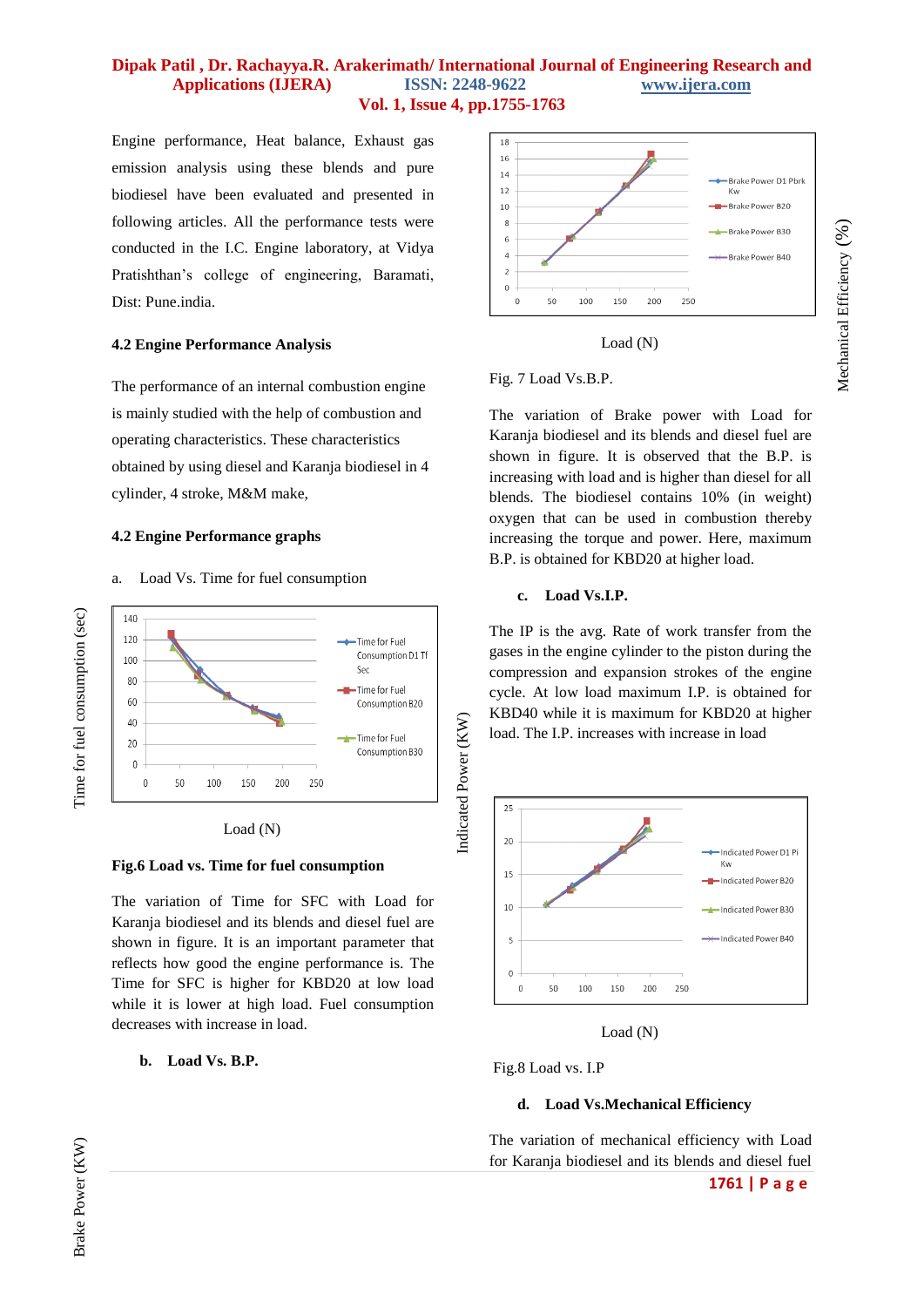are shown in figure. It is seen from the figure that mechanical efficiency for the blends KBD20, KBD30 and KBD40 is higher than diesel fuel at low loads while it is higher for diesel at higher loads.



Load (N)





## **e. Load Vs.Fuel Consumption**



Fig.12 Load vs. Fuel Consumption

The variation of fuel consumption with Load for Karanja biodiesel and its blends and diesel fuel are shown in figure. It is inversely proportional to thermal efficiency.

#### **f. Load Vs.BTHe**

The variation of friction power with Load for Karanja biodiesel and its blends and diesel fuel are shown in figure. It is observed that brake thermal efficiency of diesel is higher for all the loads than the blends KBD20, KBd30, KBD40.





Fig.13 Load vs. BTHe

#### Conclusions

Biodiesel production is a modern and technological area for researchers due to constant increase in the prices of petroleum diesel and environmental advantages. Biodiesel from Karanja oil was produced by alkali catalysed transesterification process [4]. The engine performance studies were conducted with a computerized M&M make multicylinder diesel engine setup with eddy current dynamometer and a processor with NI DAQ data card.

It is observed that the biodiesel has good lubricity when used in diesel engines. The biodiesel with 20%, 30% and 40% blends are used in the conventional diesel engine without any modification in engine design or fuel system the biodiesel performance evaluation is done. No other trouble was found during entire running period of the engine.

It was observed that the Brake power (B.P), Brake thermal efficiency, Mechanical efficiency, and time for fuel consumption is higher at constant speed and also at variable speed and load condition for 20% and 40% biodiesel blends with diesel fuel.

Presently, the cost of biodiesel is more than the petroleum diesel due to non-availability of raw oil in abundance. General awareness of biodiesel and increased plantation of Karanja and other oil yielding crops will be the solution for nonavailability. It has been predicted by IOC and HPCL that by increased production of biodiesel price will be half of the diesel.